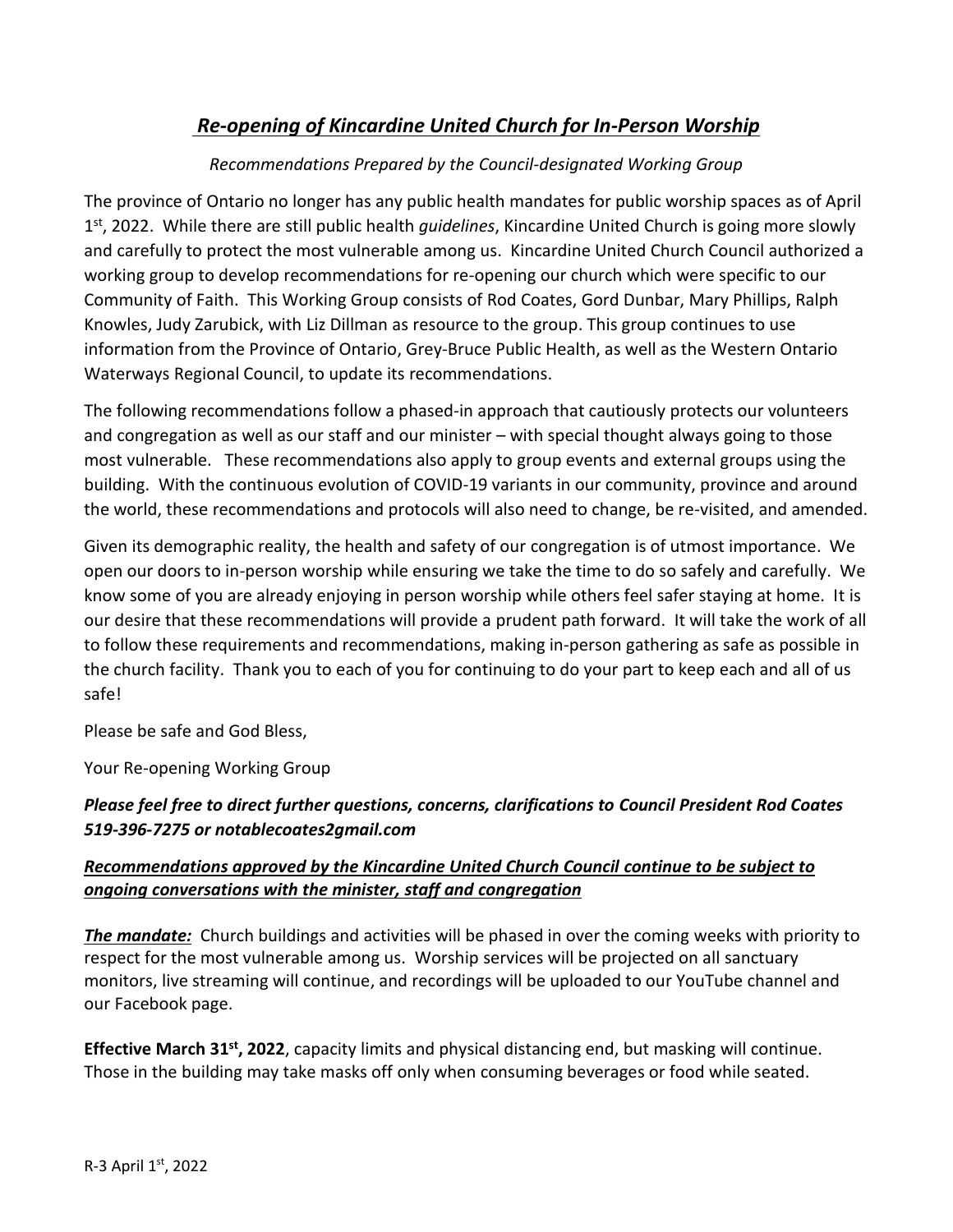**Effective Easter Monday, April 18th, 2022**, the mask requirement will be ended. We ask each person to respect the personal space other individuals create for their own safety. We would remind folks to stay home if they are feeling unwell. We also recommend the use of **free** rapid test kits available at local pharmacies and grocery stores.

## *The Building:*

- Hand sanitizer at all entrance doors and in all washrooms
- Masks available at all entrance doors
- $\bullet$  Signage posted at all entrance doors about masks required until Monday, April 18<sup>th</sup>, 2022.
- Families are encouraged to bring their own pew supplies for children.
- No nursery services will be offered until suitable volunteers are available.
- Coffee and refreshments will not be provided until suitable volunteers are available.
- Open windows when able.

### *Face Coverings:*

Until April 18th, 2022, Kincardine United Church will require that those who can wear a face covering will do so to protect their fellow attendees. Note that there are individuals who cannot wear masks for health reasons, who require lip reading to communicate, or experience facial irritations wearing a mask. Individuals who are not capable of wearing a mask should not feel stigmatized or guilty for not doing so. However, those unable to wear a mask prior to April 18<sup>th</sup>, 2022, will be provided with additional assistance to enable their participation from home.

### *Seating:*

If someone indicates they need physical distance to feel safe, please respect their wishes as each of us adjusts to the evolving reality of this virus.

### *Greeters:*

- $\bullet$  Until April 18<sup>th</sup>, 2022, masked greeters will:
	- $\triangleright$  ensure hand sanitizer is used upon entry & exit and provide a mask if the attendee requires one.
	- $\triangleright$  Will provide elevator assistance. The Lift Operator will have antiseptic wipes to clean touch points as required.

#### *Worship:*

- Singing hymns is permitted if masks are worn.
- Sharing the Peace will be done without touching by remaining in place and observing physical distancing.
- Communion will take place using updated Programme Committee protocols.
- Sunday School and Nursery will not be resuming until suitable volunteers are available.